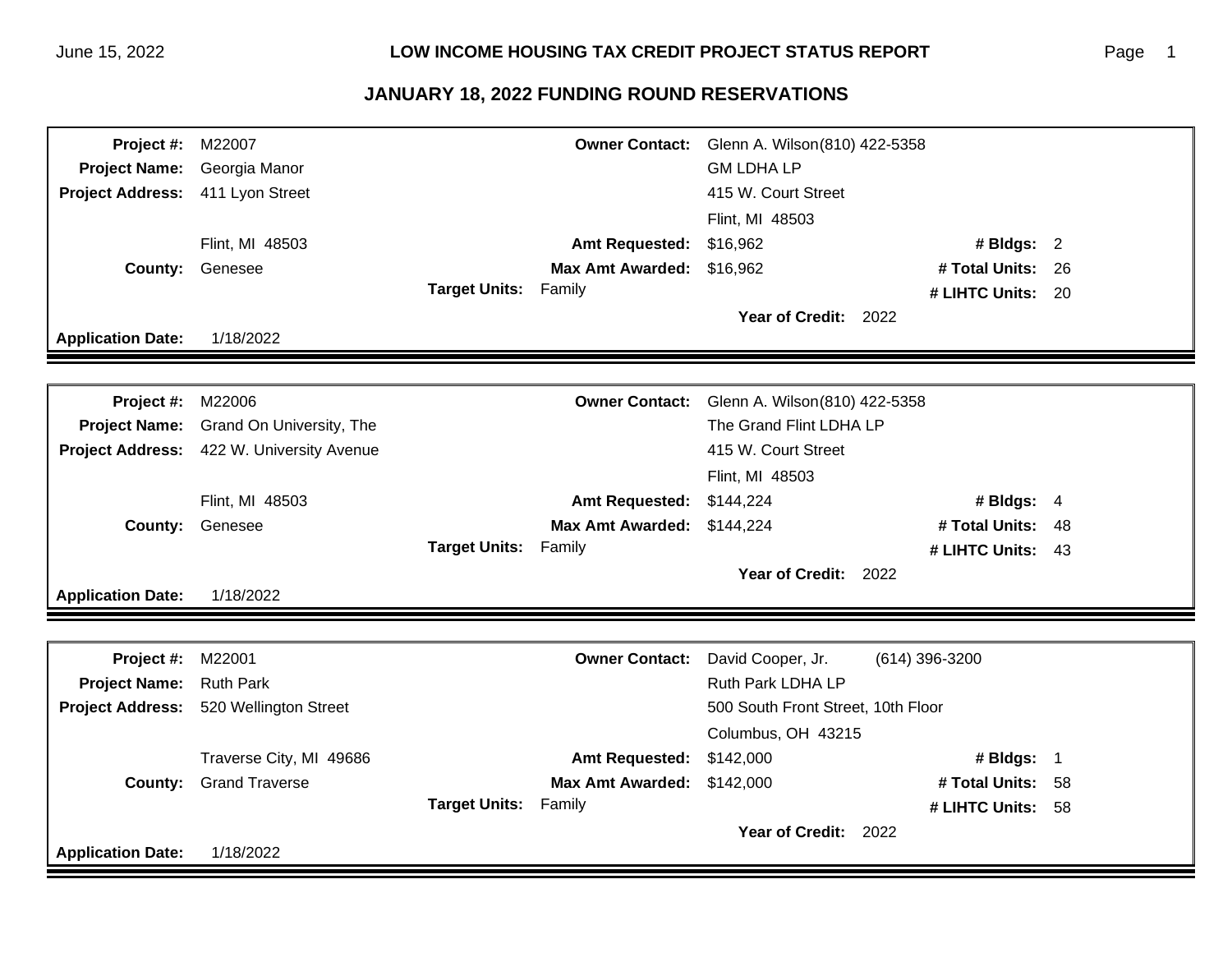| Project #:               | M22003                                                                         |                             | <b>Owner Contact:</b>   | David Cooper, Jr.                                        | $(614)$ 396-3200  |  |
|--------------------------|--------------------------------------------------------------------------------|-----------------------------|-------------------------|----------------------------------------------------------|-------------------|--|
| <b>Project Name:</b>     | Woodward Way                                                                   |                             |                         | Woodward Way LDHA LP                                     |                   |  |
| <b>Project Address:</b>  | Sirhal and Greencliff Drive<br>Commonly known as 2756 E. Grand River<br>Avenue |                             |                         | 500 South Front Street, 10th Floor<br>Columbus, OH 43215 |                   |  |
|                          | East Lansing, MI 48823                                                         |                             | <b>Amt Requested:</b>   | \$60,000                                                 | # Bldgs: $4$      |  |
| <b>County:</b>           | Ingham                                                                         |                             | <b>Max Amt Awarded:</b> | \$60,000                                                 | # Total Units: 49 |  |
|                          |                                                                                | <b>Target Units: Family</b> |                         |                                                          | # LIHTC Units: 49 |  |
|                          |                                                                                |                             |                         | Year of Credit: 2022                                     |                   |  |
| <b>Application Date:</b> | 1/18/2022                                                                      |                             |                         |                                                          |                   |  |
|                          |                                                                                |                             |                         |                                                          |                   |  |
| <b>Project #: M22008</b> |                                                                                |                             | <b>Owner Contact:</b>   | Chris Potterpin (517) 347-9662                           |                   |  |
| <b>Project Name:</b>     | <b>Belknap Place</b>                                                           |                             |                         | Belknap Place LDHA LP                                    |                   |  |
|                          | Project Address: 310 Trowbridge Street NE                                      |                             |                         | 1784 Hamilton Road                                       |                   |  |
|                          |                                                                                |                             |                         | Okemos, MI 48864                                         |                   |  |
|                          | Grand Rapids, MI 49503                                                         |                             | <b>Amt Requested:</b>   | \$45,303                                                 | # Bldgs: 1        |  |
| <b>County:</b>           | Kent                                                                           |                             | <b>Max Amt Awarded:</b> | \$45,303                                                 | # Total Units: 50 |  |
|                          |                                                                                | <b>Target Units: Family</b> |                         |                                                          | # LIHTC Units: 40 |  |
|                          |                                                                                |                             |                         | Year of Credit: 2022                                     |                   |  |
| <b>Application Date:</b> | 1/18/2022                                                                      |                             |                         |                                                          |                   |  |
|                          |                                                                                |                             |                         |                                                          |                   |  |
| <b>Project #: M22004</b> |                                                                                |                             | <b>Owner Contact:</b>   | David Cooper, Jr.                                        | (614) 396-3200    |  |
|                          | Project Name: Edison Crossing                                                  |                             |                         | <b>Edison Crossing LDHA LP</b>                           |                   |  |
|                          | Project Address: 110 Northbound Gratiot Avenue                                 |                             |                         | 500 South Front Street, 10th Floor                       |                   |  |
|                          |                                                                                |                             |                         | Columbus, OH 43215                                       |                   |  |
|                          | Mt. Clemens, MI 48043                                                          |                             | <b>Amt Requested:</b>   | \$97,161                                                 | # Bldgs: 1        |  |
|                          | County: Macomb                                                                 |                             | <b>Max Amt Awarded:</b> | \$97,161                                                 | # Total Units: 30 |  |
|                          |                                                                                | Target Units: Family        |                         |                                                          | # LIHTC Units: 30 |  |
|                          |                                                                                |                             |                         | Year of Credit: 2022                                     |                   |  |
| <b>Application Date:</b> | 1/18/2022                                                                      |                             |                         |                                                          |                   |  |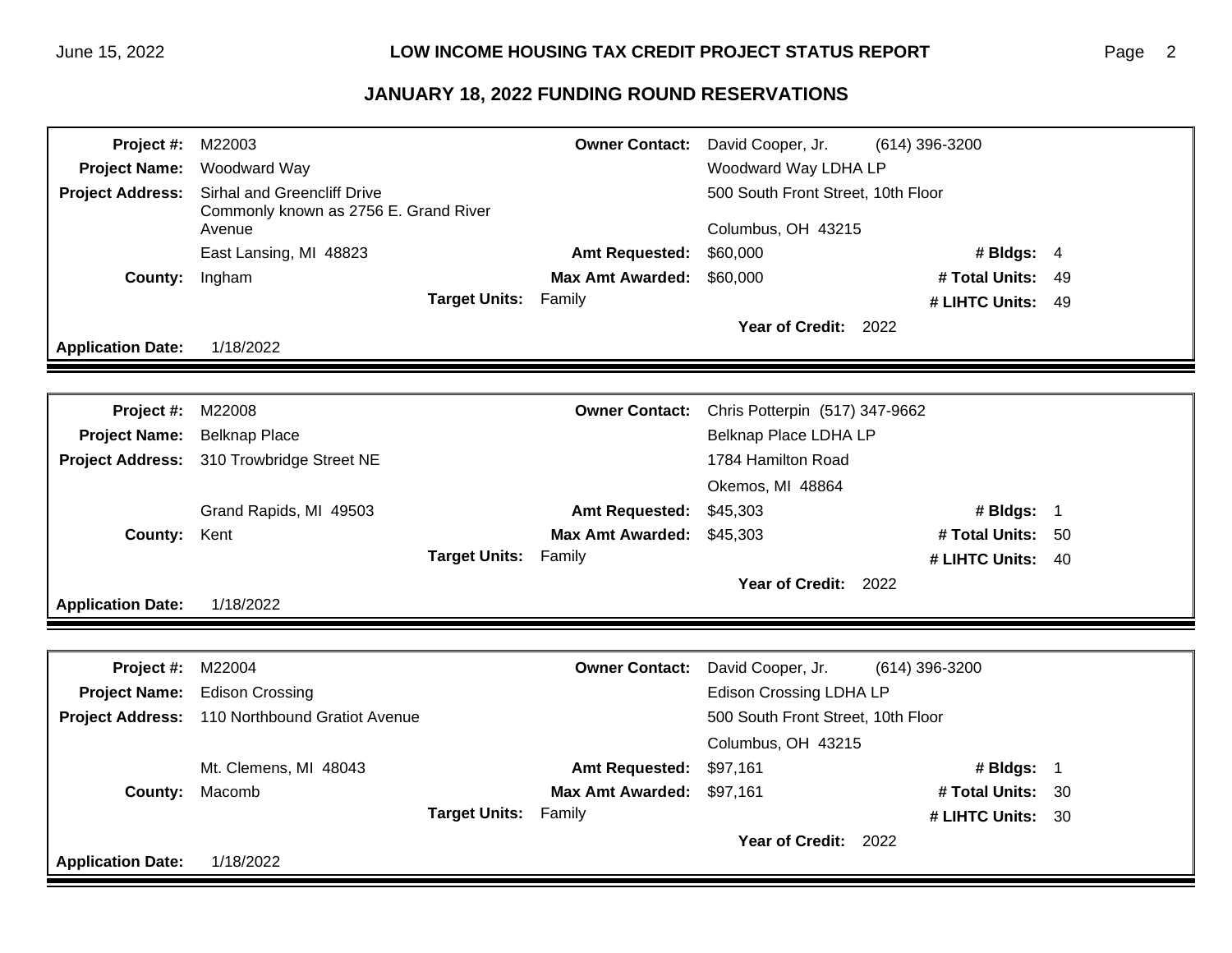| Project #:                         | M22005                                                   |                             | <b>Owner Contact:</b>   | Benjamin W. Ide                    | (231) 526-7380    |     |
|------------------------------------|----------------------------------------------------------|-----------------------------|-------------------------|------------------------------------|-------------------|-----|
| <b>Project Name:</b>               | Jasperlite Senior Housing                                |                             |                         | Jasperlite Senior Housing LDHA LLC |                   |     |
|                                    | Project Address: 550 Cleveland Avenue                    |                             |                         | 380 Franklin Street #104           |                   |     |
|                                    |                                                          |                             |                         | Harbor Springs, MI 49740           |                   |     |
|                                    | Ishpeming, MI 49849                                      |                             | <b>Amt Requested:</b>   | \$33,540                           | # Bldgs: 1        |     |
| County:                            | Marquette                                                |                             | <b>Max Amt Awarded:</b> | \$33,540                           | # Total Units:    | -36 |
|                                    |                                                          | Target Units: Elderly       |                         |                                    | # LIHTC Units: 32 |     |
|                                    |                                                          |                             |                         | Year of Credit: 2022               |                   |     |
| <b>Application Date:</b>           | 1/18/2022                                                |                             |                         |                                    |                   |     |
|                                    |                                                          |                             |                         |                                    |                   |     |
| Project #:                         | M22002                                                   |                             | <b>Owner Contact:</b>   | David Cooper, Jr.                  | (614) 396-3200    |     |
| <b>Project Name:</b>               | <b>Winston Commons</b>                                   |                             |                         | <b>Winston Commons LDHA LP</b>     |                   |     |
| <b>Project Address:</b>            | 69 Douglas Street                                        |                             |                         | 500 South Front Street, 10th Floor |                   |     |
|                                    |                                                          |                             |                         | Columbus, OH 43215                 |                   |     |
|                                    | Pontiac, MI 48342                                        |                             | <b>Amt Requested:</b>   | \$105,000                          | # Bldgs: $9$      |     |
| County:                            | Oakland                                                  |                             | <b>Max Amt Awarded:</b> | \$105,000                          | # Total Units: 54 |     |
|                                    |                                                          | <b>Target Units: Family</b> |                         |                                    | # LIHTC Units: 54 |     |
|                                    |                                                          |                             |                         | Year of Credit: 2022               |                   |     |
| <b>Application Date:</b>           | 1/18/2022                                                |                             |                         |                                    |                   |     |
|                                    |                                                          |                             |                         |                                    |                   |     |
| <b>Project #: M22012</b>           |                                                          |                             | <b>Owner Contact:</b>   | Amin Irving                        | (248) 513-4900    |     |
|                                    | Project Name: 7850 E. Jefferson - Phase II (was Phase 1) |                             |                         | 7850-9%-1 LDHA, LLC                |                   |     |
| Project Address: 7850 E. Jefferson |                                                          |                             |                         | 41800 W. 11 Mile Road, Suite 209   |                   |     |
|                                    |                                                          |                             |                         | Novi, MI 48375                     |                   |     |
|                                    | Detroit, MI 48214                                        |                             | <b>Amt Requested:</b>   | \$106,724                          | # Bldgs: 1        |     |
| <b>County: Wayne</b>               |                                                          |                             | <b>Max Amt Awarded:</b> | \$106,724                          | # Total Units: 51 |     |
|                                    |                                                          | <b>Target Units: Family</b> |                         |                                    | # LIHTC Units: 51 |     |
|                                    |                                                          |                             |                         | Year of Credit: 2022               |                   |     |
| <b>Application Date:</b>           | 1/18/2022                                                |                             |                         |                                    |                   |     |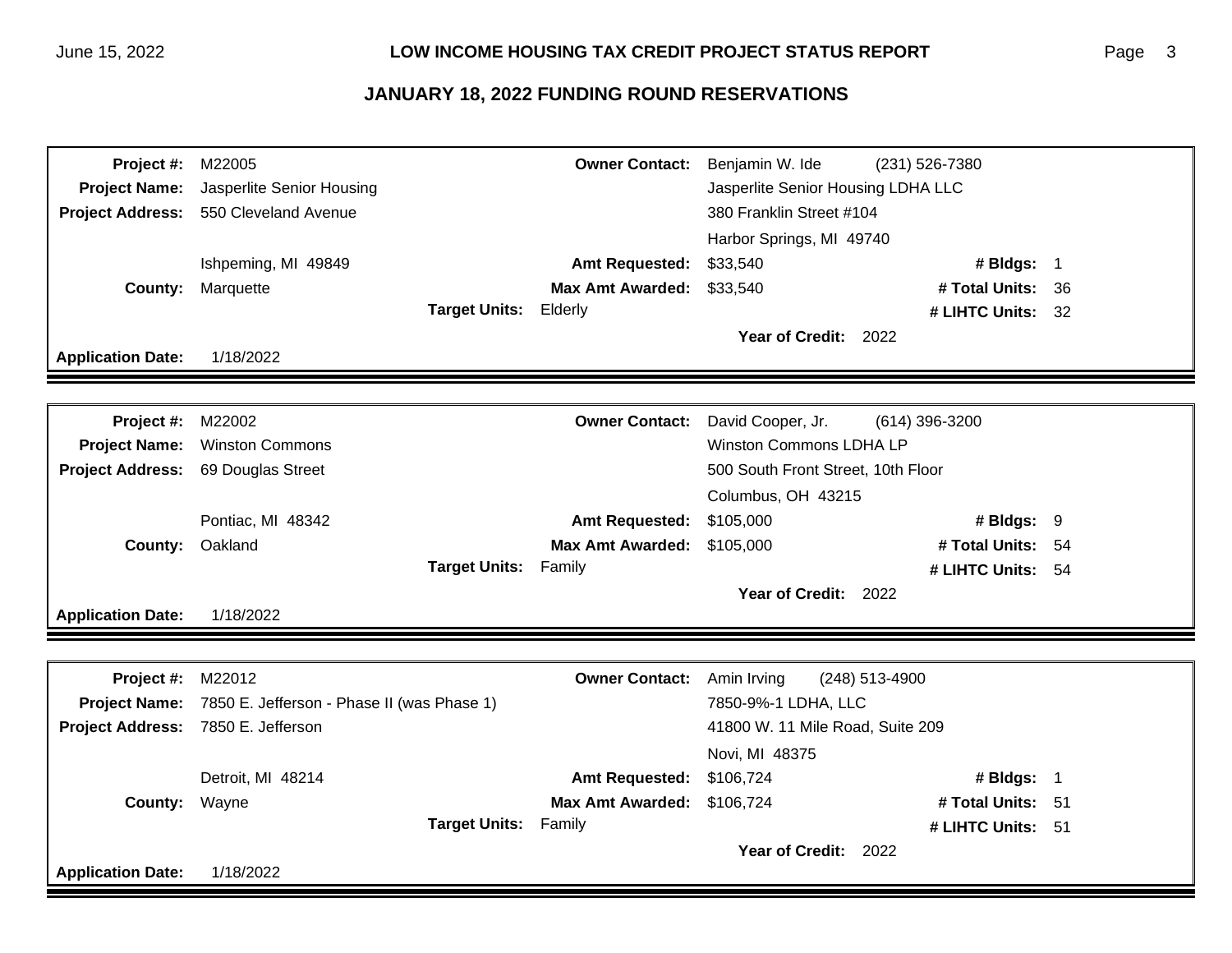| <b>Project #: M22013</b> |                                            |                             | <b>Owner Contact:</b>            | Amin Irving          | (248) 513-4900                     |      |
|--------------------------|--------------------------------------------|-----------------------------|----------------------------------|----------------------|------------------------------------|------|
| <b>Project Name:</b>     | 7850 E. Jefferson - Phase IV (was Phase 2) |                             |                                  | 7850-9%-2 LDHA, LLC  |                                    |      |
|                          | Project Address: 7850 E. Jefferson         |                             | 41800 W. 11 Mile Road, Suite 209 |                      |                                    |      |
|                          |                                            |                             | Novi, MI 48375                   |                      |                                    |      |
|                          | Detroit, MI 48214                          |                             | <b>Amt Requested:</b>            | \$106,724            | # Bldgs: 1                         |      |
| County: Wayne            |                                            |                             | <b>Max Amt Awarded:</b>          | \$106,724            | # Total Units: 51                  |      |
|                          |                                            | <b>Target Units: Family</b> |                                  |                      | # LIHTC Units: 51                  |      |
|                          |                                            |                             |                                  | Year of Credit: 2022 |                                    |      |
| <b>Application Date:</b> | 1/18/2022                                  |                             |                                  |                      |                                    |      |
|                          |                                            |                             |                                  |                      |                                    |      |
| <b>Project #: M22016</b> |                                            |                             | <b>Owner Contact:</b>            | <b>Ed Potas</b>      | (313) 544-4009                     |      |
|                          | Project Name: Anchor At Mariners Inn, The  |                             |                                  |                      | The Anchor At Mariners Inn LDHA LP |      |
|                          | Project Address: 445 Ledyard Street        |                             |                                  | 445 Ledyard Street   |                                    |      |
|                          |                                            |                             |                                  | Detroit, MI 48201    |                                    |      |
|                          | Detroit, MI 48201                          |                             | <b>Amt Requested:</b>            | \$156,000            | # Bldgs: 1                         |      |
| County: Wayne            |                                            |                             | <b>Max Amt Awarded:</b>          | \$156,000            | # Total Units:                     | - 30 |
|                          |                                            | Target Units: Family        |                                  |                      | # LIHTC Units: 30                  |      |
|                          |                                            |                             |                                  | Year of Credit: 2022 |                                    |      |
| <b>Application Date:</b> | 1/18/2022                                  |                             |                                  |                      |                                    |      |
|                          |                                            |                             |                                  |                      |                                    |      |
| <b>Project #: M22009</b> |                                            |                             | <b>Owner Contact:</b>            | Gerald A. Krueger    | (313) 881-8150 x111                |      |
| <b>Project Name:</b>     | Beaubien                                   |                             |                                  |                      | Brush Watson East 2018 LDHA LLC    |      |
|                          | Project Address: 454 Watson Street         |                             |                                  | 20250 Harper Avenue  |                                    |      |
|                          |                                            |                             |                                  | Detroit, MI 48225    |                                    |      |
|                          | Detroit, MI 48201                          |                             | <b>Amt Requested:</b>            | \$335,316            | # Bldgs: 1                         |      |
| County: Wayne            |                                            |                             | <b>Max Amt Awarded:</b>          | \$192,454            | # Total Units:                     | - 60 |
|                          |                                            | <b>Target Units:</b>        | Family                           |                      | # LIHTC Units: 48                  |      |
|                          |                                            |                             |                                  | Year of Credit: 2022 |                                    |      |
| <b>Application Date:</b> | 1/18/2022                                  |                             |                                  |                      |                                    |      |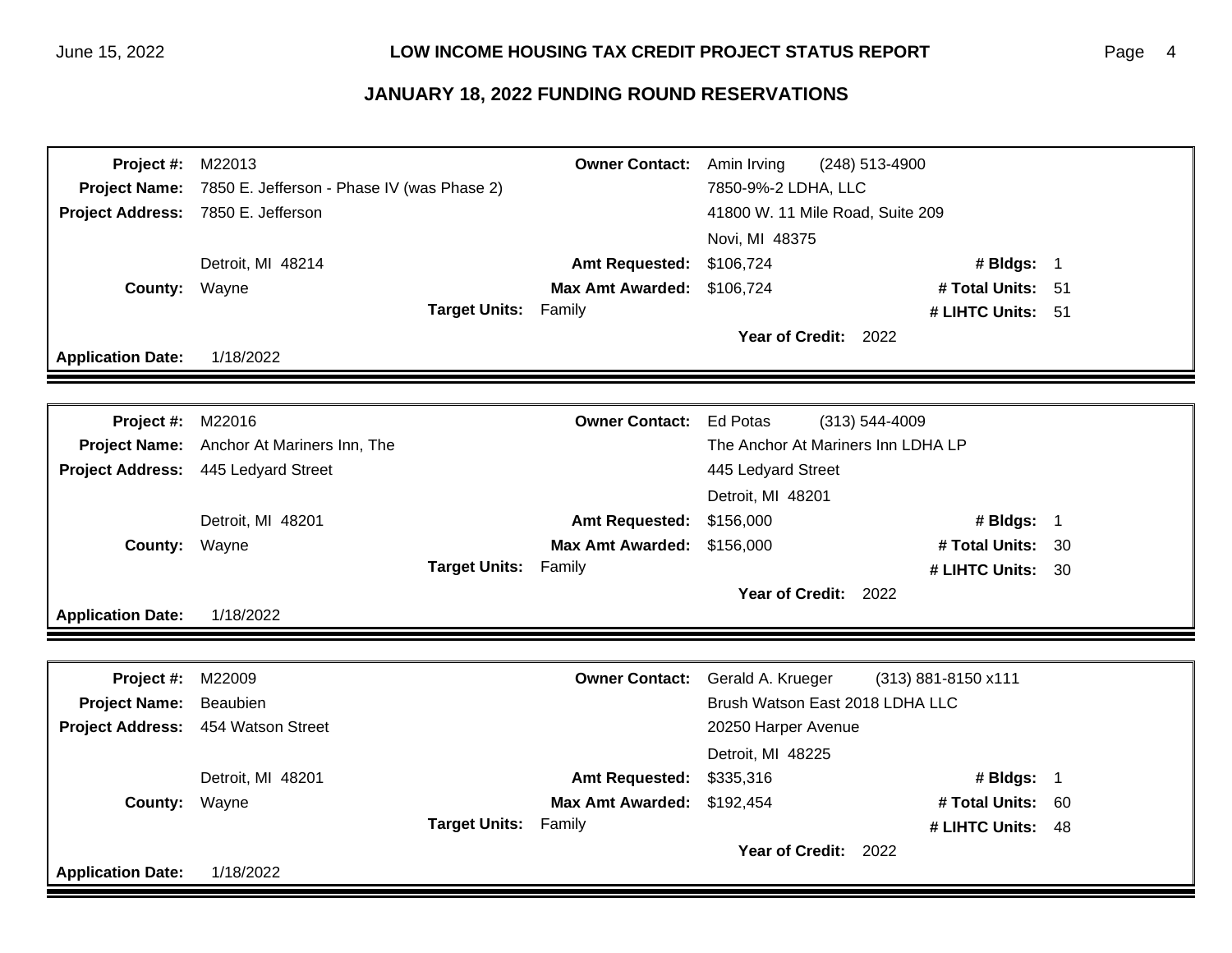| <b>Project #: M22010</b> |                                                |                             | <b>Owner Contact:</b>   | Gerald A. Krueger               | (313) 881-8150 x111 |  |
|--------------------------|------------------------------------------------|-----------------------------|-------------------------|---------------------------------|---------------------|--|
| <b>Project Name:</b>     | <b>Brush</b>                                   |                             |                         | Brush Watson West 2018 LDHA LLC |                     |  |
| <b>Project Address:</b>  | 434 Watson                                     |                             |                         | 20250 Harper Avenue             |                     |  |
|                          |                                                |                             |                         | Detroit, MI 48225               |                     |  |
|                          | Detroit, MI 48201                              |                             | <b>Amt Requested:</b>   | \$338,767                       | # Bldgs: 1          |  |
| County: Wayne            |                                                |                             | <b>Max Amt Awarded:</b> | \$210,005                       | # Total Units: 64   |  |
|                          |                                                | <b>Target Units: Family</b> |                         |                                 | # LIHTC Units: 51   |  |
|                          |                                                |                             |                         | Year of Credit: 2022            |                     |  |
| <b>Application Date:</b> | 1/18/2022                                      |                             |                         |                                 |                     |  |
|                          |                                                |                             |                         |                                 |                     |  |
| <b>Project #: M22014</b> |                                                |                             | <b>Owner Contact:</b>   | Theresa Zajac (313) 842-0986    |                     |  |
|                          | Project Name: La Joya Gardens                  |                             |                         | Hubbard Vernor LDHA, LLC        |                     |  |
|                          | Project Address: 4000-4060 West Vernor Highway |                             |                         | 7752 West Vernor Highway        |                     |  |
|                          |                                                |                             |                         | Detroit, MI 48209               |                     |  |
|                          | Detroit, MI 48201                              |                             | <b>Amt Requested:</b>   | \$97,386                        | # Bldgs: 1          |  |
| County: Wayne            |                                                |                             | <b>Max Amt Awarded:</b> | \$97,386                        | # Total Units: 25   |  |
|                          |                                                | <b>Target Units: Family</b> |                         |                                 | # LIHTC Units: 20   |  |
|                          |                                                |                             |                         | Year of Credit: 2022            |                     |  |
| <b>Application Date:</b> | 1/18/2022                                      |                             |                         |                                 |                     |  |
|                          |                                                |                             |                         |                                 |                     |  |
| <b>Project #: M22011</b> |                                                |                             | <b>Owner Contact:</b>   | Gerald A. Krueger               | (313) 881-8150 x111 |  |
| Project Name: Left Field |                                                |                             |                         | Left Field 2020 LDHA LLC        |                     |  |
|                          | Project Address: 2610 Cochran Street           |                             |                         | 20250 Harper Avenue             |                     |  |
|                          |                                                |                             |                         | Detroit, MI 48225               |                     |  |
|                          | Detroit, MI 48216                              |                             | <b>Amt Requested:</b>   | \$357,390                       | # Bldgs: 1          |  |
| <b>County: Wayne</b>     |                                                |                             | <b>Max Amt Awarded:</b> | \$357,390                       | # Total Units: 60   |  |
|                          |                                                | <b>Target Units: Family</b> |                         |                                 | # LIHTC Units: 48   |  |
|                          |                                                |                             |                         | Year of Credit: 2022            |                     |  |
| <b>Application Date:</b> | 1/18/2022                                      |                             |                         |                                 |                     |  |